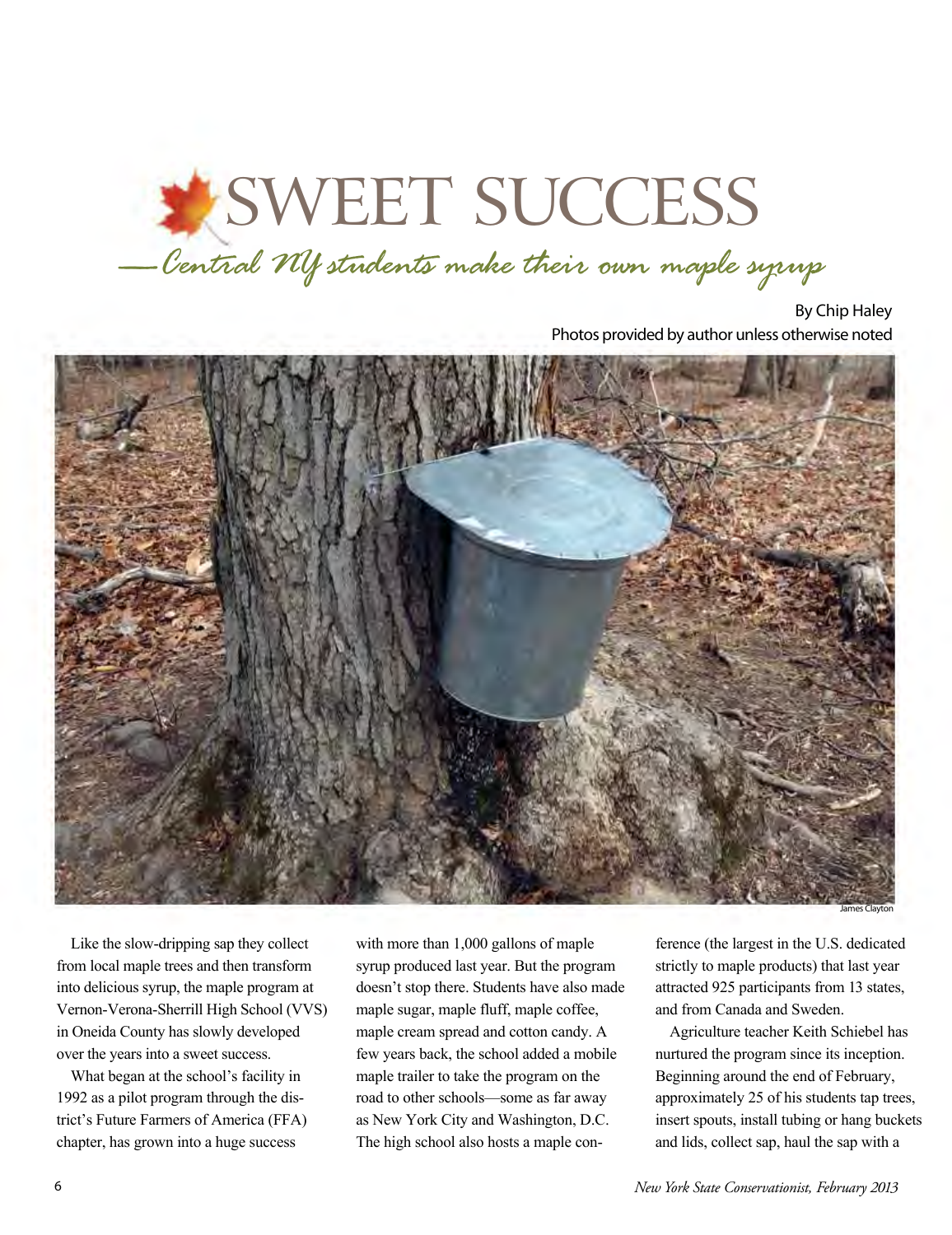tractor and tanker, filter the sap at the sap house, operate an evaporator, and bottle and label the syrup and other products.

The high school owns 28 acres of woods (including 6 acres of maple trees), and the program manages two other sugarbushes as well. In addition, a fourth area is managed by a former student who sells the sap from his trees to the school's program. Combined, the four sugarbushes contain about 3,500 taps with tubing that carry sap to a collection tank, and a total of 600 buckets which must be emptied into a collection tank and then placed back on the tree tap.

Each year, Schiebel assigns students to various jobs, depending upon their maturity, ability, interest and availability. Older students teach the younger ones the fine art of maple tree tapping and maple syrup processing. They work during their agriculture class, as well as after school and on weekends. Some of the students spend as much as 20 hours or more a week during the season, either in the sugarbush or at the sugar house.

A few former students have gone on to manage their own sugarbush lots, while others are now involved in different types of farming. "Even if they are not involved in agriculture, many former students come back and tell me how grateful they are for the skills they learned," Schiebel says proudly. "They talk about how their involvement in Future Farmers of America and the maple program has helped them, whether with public speaking, job interviews or working with people."





Students who participate in the maple program perform a number of tasks, including (clockwise from top) tapping trees, installing tubing, filtering sap at the sap house, and bottling the syrup.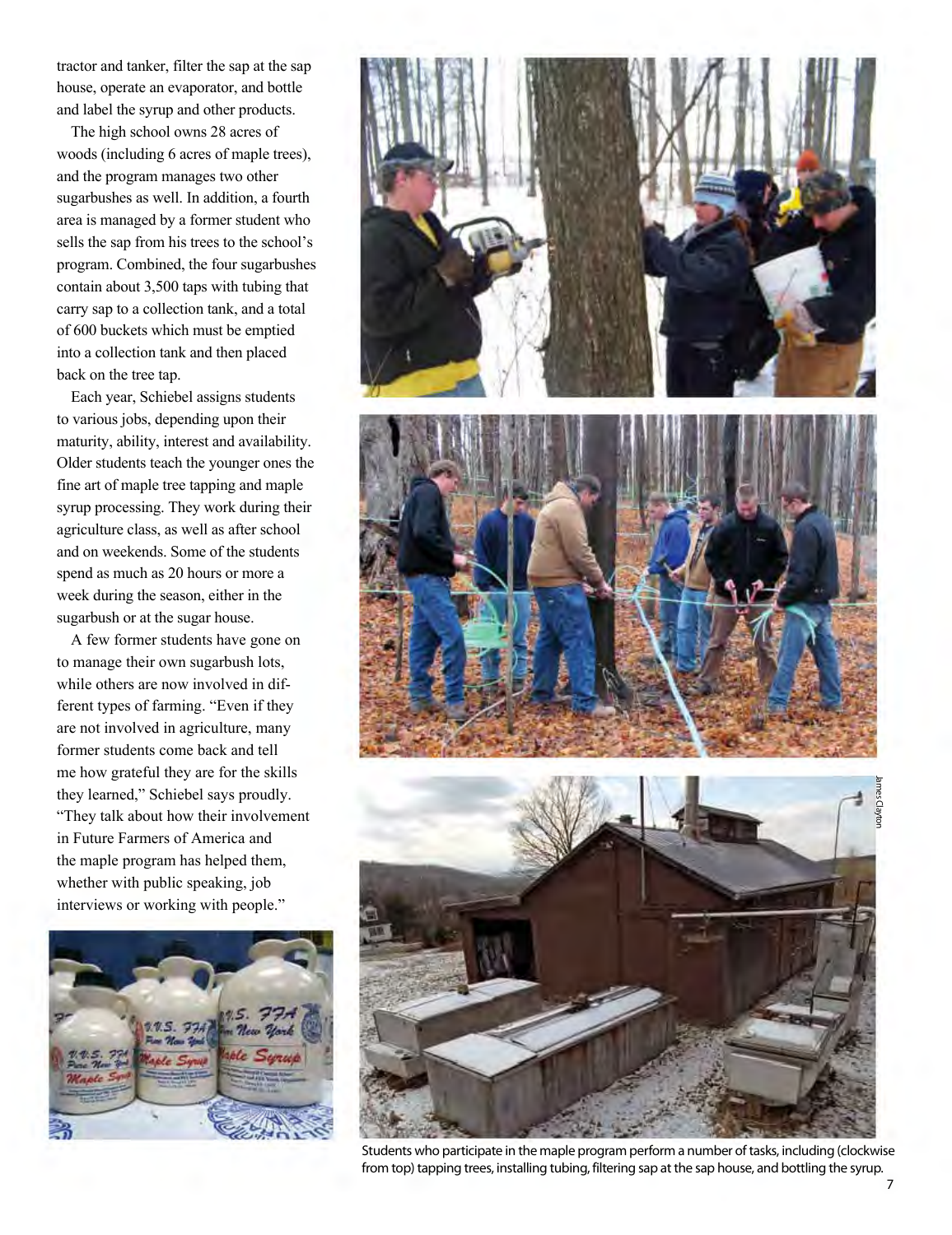Collecting sap from maple trees.